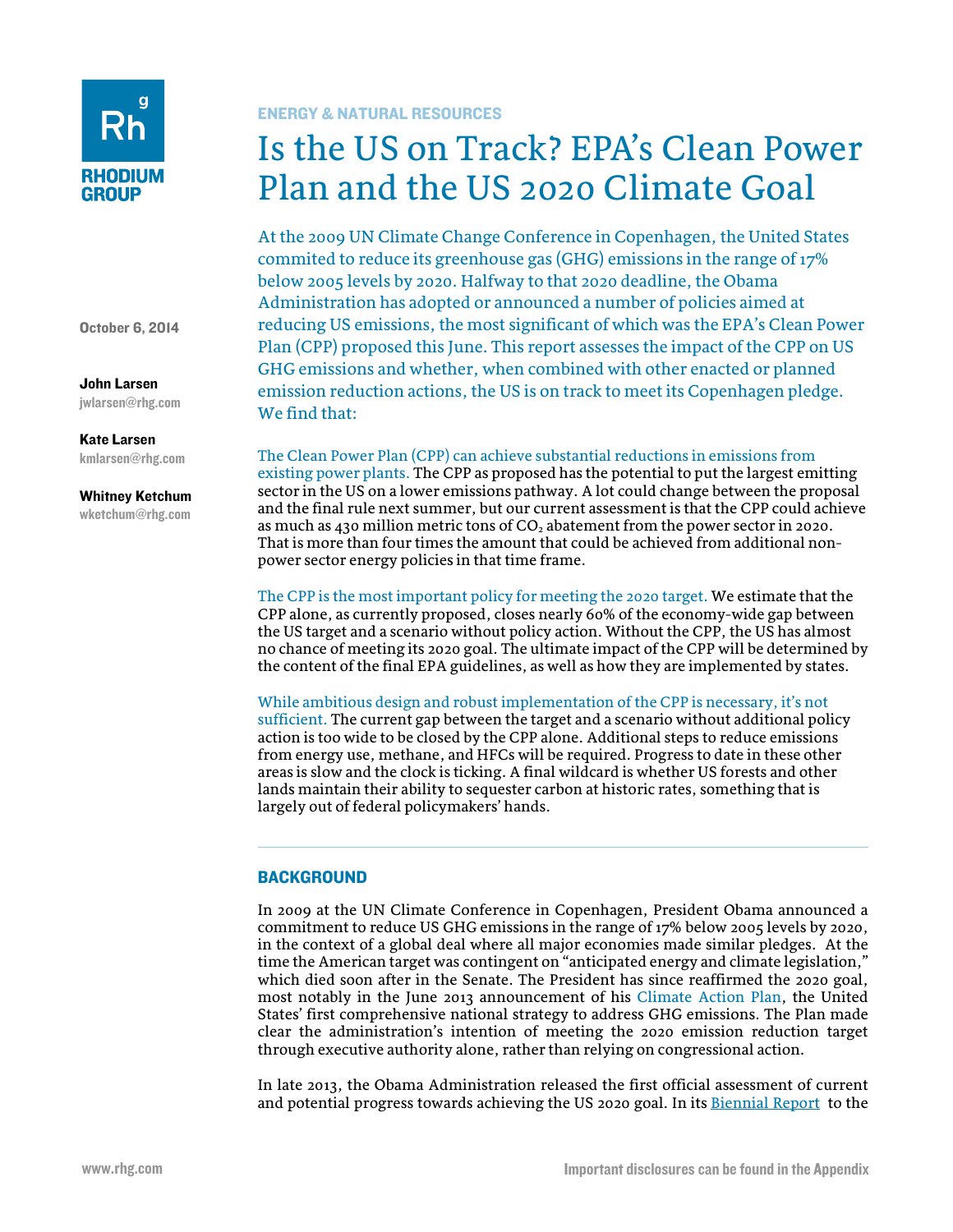UN, the administration stipulated that with full implementation of the President's Plan the US would come within the range of 17% by 2020. The report, released only two months after the Plan was released, did not attempt to model emission reductions from specific policy proposals, but instead reductions "that could be achievable through a range of additional actions, consistent with implementation of the Climate Action Plan." Now, nearly a year later, we are able to conduct a more direct assessment of potential emission reductions associated with the President's Plan, combining updated GHG emissions data with several new regulatory proposals.

A key component of the Plan is the President's directive to EPA to use the Clean Air Act  $(CAA)$  to regulate  $CO<sub>2</sub>$  emissions from existing power plants. In meeting that directive, EPA proposed its draft [Clean Power Plan \(CPP\)](http://www2.epa.gov/carbon-pollution-standards/clean-power-plan-proposed-rule) on June 2, 2014 and is currently taking public comment on the proposal. The CPP proposal contains binding performance goals that require states to reduce the emissions intensity of their existing fossil fuel-fired power plant fleets. States must have EPA-approved, enforceable standards in place to meet the performance goals beginning in 2020 and for each year thereafter. EPA is providing states with considerable flexibility in the form these standards could take, so long as states can clearly demonstrate that the emissions performance goals will be met.

The CPP will play a central role in determining whether the US meets its 2020 target. The electric power sector is the largest single contributor to US GHG emissions, representing 32% in 2012. Once final, the CPP will place the first mandatory limits on greenhouse gases from existing power plants. While the sector has experienced a notable decline in emissions since 2005, further decline is not expected without additional policy action. Indeed, analyses by [Resources for the Future,](http://www.rff.org/RFF/Documents/RFF-DP-12-48.pdf) the [World Resources Institute,](http://www.wri.org/publication/can-us-get-there-here) and others have previously concluded that without robust regulation of existing power plants, the US 2020 target is unattainable.

The CPP will also shape post-2020 US climate commitments, currently being considered by the administration ahead of the 2015 UN climate change conference in Paris. Emission goals under the CPP start in 2020 and extend through 2030 and beyond. Given the years of regulatory procedures and state implementation required to get it up and running, it is unlikely to be revised before the mid-2020s. Absent action by Congress, the current CPP rulemaking represents the only opportunity for federal regulatory action on GHG emissions from power generation in the short and medium-term.

In this report we examine the current US emissions path under current policies. Next, we compare estimated abatement from recently announced policies with the range of potential abatement included in the 2013 Biennial Report and consider abatement from additional actions the US could potentially pursue. We then combine our results to get a comprehensive assessment of the role of the CPP and other major policies in achieving the 2020 target. Finally, we present our conclusions.

## CURRENT POLICY ONLY GETS US SO FAR TOWARD THE 2020 TARGET

New emissions and projections data published after the release of the US Biennial Report allow us to put together a more up-to-date reference case forecast of GHG emissions out to 2020. This reference case includes all current policies but excludes any preliminary, proposed, or potential additional policy actions after September 30, 2013, including the CPP.[1](#page-1-0) Using this updated forecast we estimate that under current policy, total net US GHG emissions are projected to be between 5,888 and 6,210 million tons in 2020, with the

.

<span id="page-1-0"></span> $1$  The reference case combines an energy CO<sub>2</sub> emissions forecast using the RHG-NEMS model, keyed to the Energy Information Administration (EIA)'[s Annual Energy Outlook \(AEO\)](http://www.eia.gov/forecasts/aeo/) 2014, adjusted to match EPA's inventory accounting and an updated version of the US Biennial Report forecast for all other GHG emissions reflecting changes in historical trends from the 2014 EPA inventory.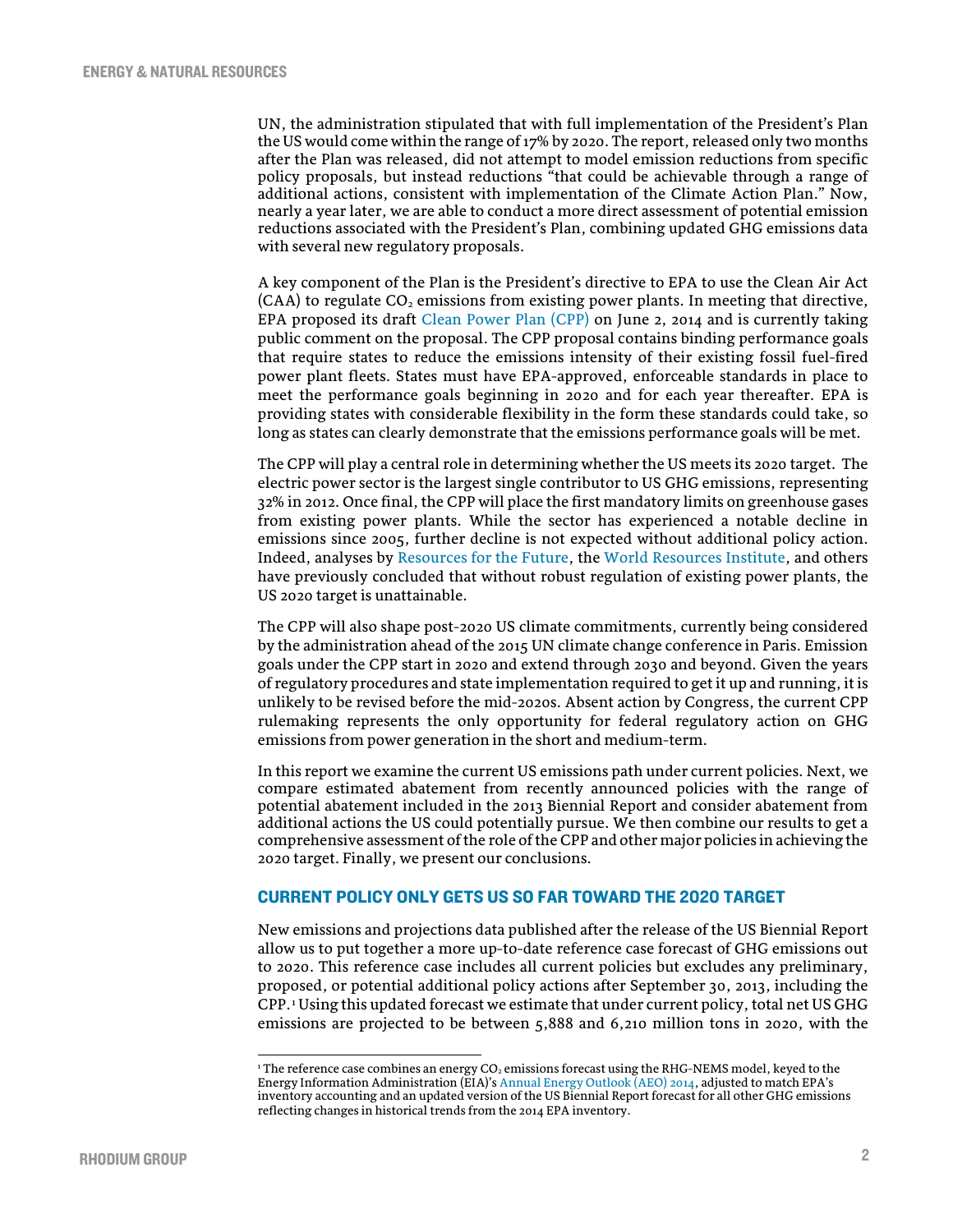difference representing forest sequestration uncertainty (see more on this below). Even in the low end of the reference case range, US emissions are projected to rise from current levels out to 2020. In order to reach the 2020 target, emission reductions will need to be in the range of  $723$  to 1,045 million metric tons of  $CO<sub>2</sub>$  equivalent ( $CO<sub>2</sub>e$ ) from projected levels in 2020 (se[e Figure 1\)](#page-2-0).



<span id="page-2-0"></span>Figure 1: The US Emissions Gap

Source: US EPA, Rhodium Group estimates

#### **Forests and Land Use**

A major wild card in assessing the potential for the US to meet its 2020 target is whether American forests are able to maintain their historically high rate of carbon sequestration. In 2012, over 15% of total US GHG emissions were offset as forests and other lands absorbed carbon from the atmosphere. Recent studies, including some by the US Forest Service, suggest that as a result of changing land-use patterns and the damaging effects of climate change itself, over the long-term US forests will absorb carbon at a slower rate. There is significant uncertainty, however, about whether and when such slowing may occur.

The President's Plan encourages conservation and sustainable management of US forests and lands, but does not call for specific policies or actions to shore up the sector's ability to offset carbon emissions by 2020. In its Biennial Report, the administration presented a high sequestration scenario (extrapolating past trends) and a low sequestration scenario (reflecting a gradual decline in absorption rate), neither of which reflects attempts to quantify impacts of policy. Based on the administration's own bounding of the likely forest and land use outcomes for 2020, the low sequestration scenario delivers as much as 323 million metric tons less abatement than would be achieved if past trends continue through the end of this decade.

#### ASSESSING THE POTENTIAL OF THE CPP

In its Biennial Report the administration projected a "range of potential reductions that can be achieved" in the energy  $CO<sub>2</sub>$  sector, estimating 485-800 million tons of abatement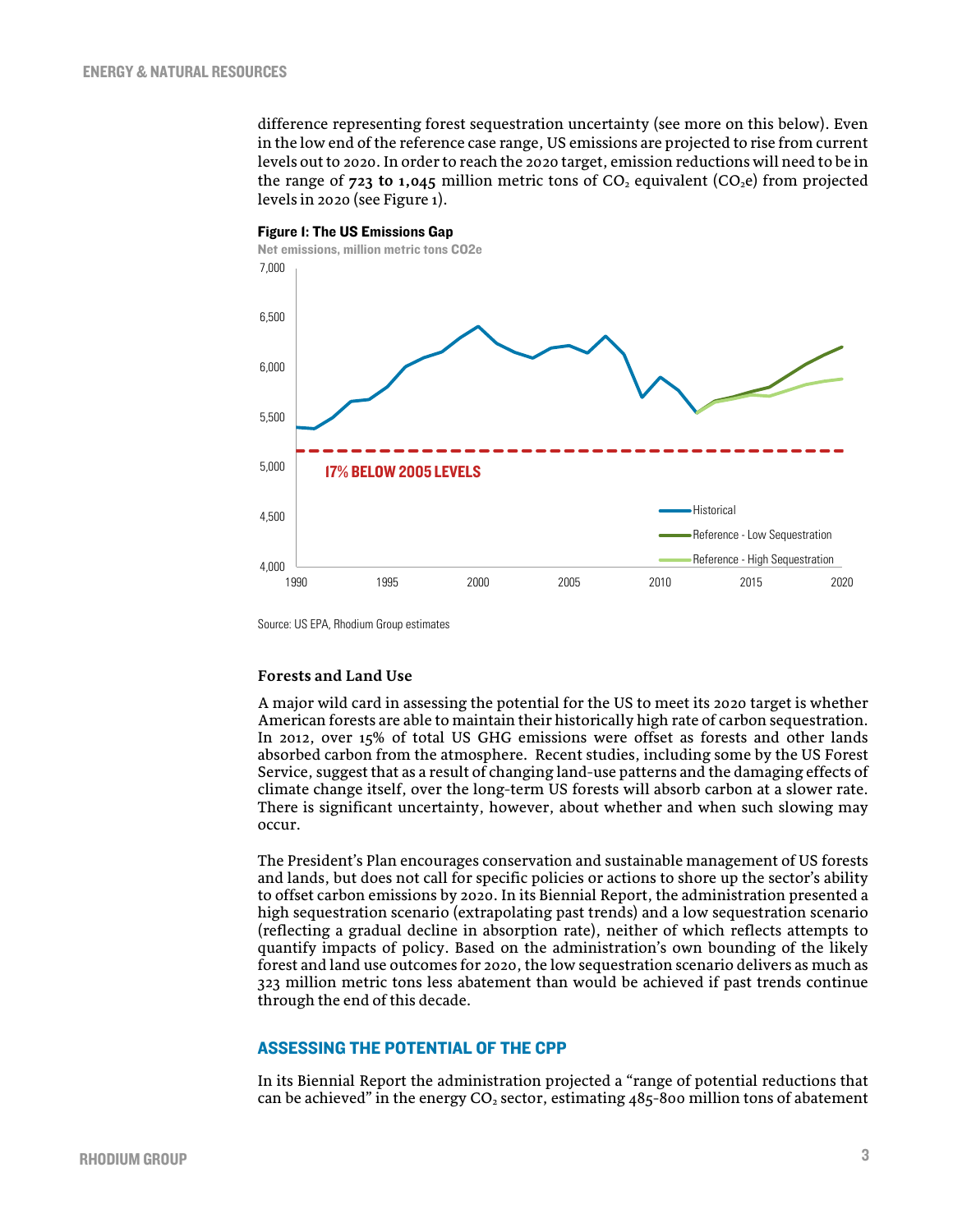in 2020. While the Biennial Report range does not explicitly include the CPP, it does include the impact of "increasing levels of clean generation" as well as new policies in enduse sectors such as transportation and residential, commercial, and industrial energy use. We assess the contribution of the CPP using the methods from our forthcoming Remaking [American Power](http://csis.org/event/remaking-american-power) analysis due for release in October 2014 in partnership with the Center for Strategic and International Studies. Preliminary findings from that analysis can be foun[d here.](http://csis.org/files/attachments/140724_RemakingAmericanPower_2.pdf)

In our "low abatement CPP" scenario, all states work together to implement a single national standard on existing power plants and credit the full amount of energy efficiency (EE) contemplated by EPA in its proposal. We also assume all EE from new federal policies gets credit under the CPP. In our "high abatement CPP" scenario, we assume the same nationwide cooperative implementation but only allow generation options to contribute to compliance. All EE from federal policies are complementary to the CPP (they do not get credit) and in turn yield additional reductions. Based on our high and low scenarios, we estimate that EPA's current proposal could achieve 310-463 million tons of emission reductions in 2020. This range includes not just emission reductions from power plants but all emission reductions that could occur across the economy from the CPP, including the net impact of changes in upstream methane and  $CO<sub>2</sub>$  emissions from higher natural gas demand and lower coal demand.

It is important to note that ultimate GHG abatement achieved by the CPP will depend on how states design and implement their performance standards in line with EPA's guidelines. Decisions around multi-state cooperation, whether and to what degree existing EE and renewable energy programs are included, whether emission rate or mass based standards are employed, and the timing of emission reductions will impact the actual abatement level in 2020 and subsequent years.

This last point on timing of reductions under the CPP is particularly important in the context of the 2020 target. The CPP requires states to meet or exceed interim emission rate goals on average between 2020 and 2029. In their implementation plans, states could opt to set fairly modest targets for 2020 and then ramp down those targets through 2029. They could also opt for the opposite, or simply set the target at the interim goal for the entire decade. The sum of each state's implementation decisions will directly impact total emission reductions from the CPP in 2020. For both CPP scenarios we assume that state implementation results in targets that generally follow the annual targets calculated by EPA that make up the average interim goals. This means that the 2020 targets are slightly higher than the interim goal and the 2029 target is slightly lower. Without speculating as to what course each state may take, we believe this is a reasonable characterization of what could happen under the CPP.

When we compare our abatement estimates for EPA's current CPP proposal against the administration's 2013 forecast of potential energy  $CO<sub>2</sub>$  abatement from the President's Climate Action Plan, the CPP gets close to the low end of the BR range (see Figure 2).

#### Figure 2: Projected Energy CO<sub>2</sub> abatement in 2020

Million metric tons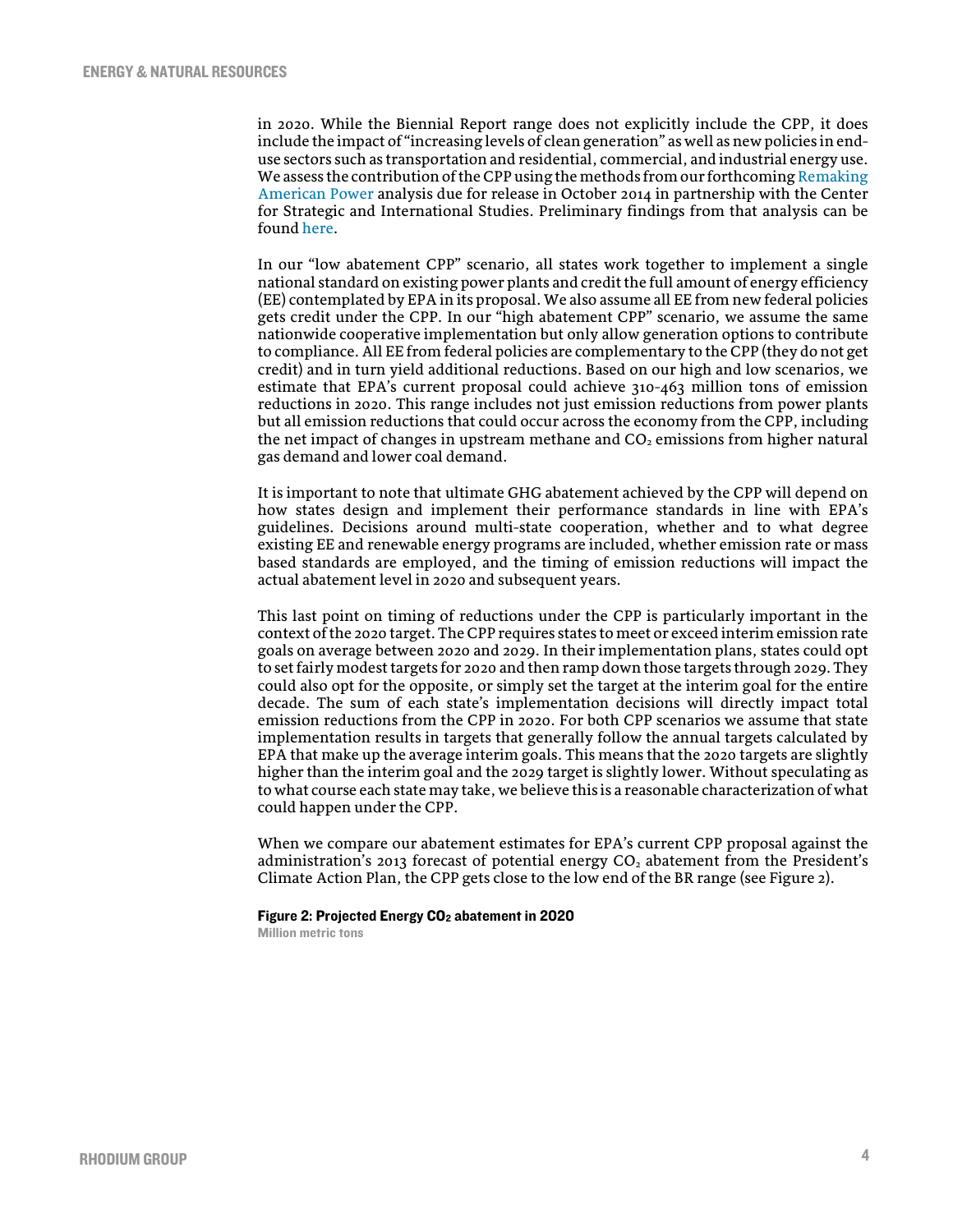

Source: US Biennial Report, Rhodium Group estimates

There are a range of emission reductions achievable through other policies in the energy sector that have not yet been proposed by the administration, but which could be feasibly implemented before 2020. All potential actions could be pursued under current and additional use of existing executive authorities targeting existing and new sources of emissions such as building weatherization and retrofit programs, increased performance and deployment of renewable energy technologies, increased participation in telecommuting, carpooling and transit use as well as appliance standards, building codes and heavy duty vehicle efficiency regulations. We estimate that these additional actions could achieve as much as 105 million metric tons of abatement in 2020.

When we combine the projected reductions from the CPP and other policy actions in the energy sector, potential abatement from energy  $CO<sub>2</sub>$  in 2020 ranges from 310-568 million tons. We rely on this range when assessing the total economy-wide emission reductions that could be achieved to meet the 2020 target.

#### NON-CO2 ABATEMENT POTENTIAL AND PROGRESS

While the CPP is the centerpiece of the administration's efforts to meet its 2020 target, getting within the range of 17% will depend on a host of other factors. We explore one of most significant determinants below: the timing and effectiveness of proposed administrative action on other sectors and gases.

The President's Plan calls for emissions reductions from a wide swath of economic sectors and gases, setting the stage for regulation of some of the most potent GHGs: methane (primarily from natural gas systems, livestock and landfills) and hydrofluorocarbons or HFCs (used in air conditioning and refrigeration). Although together they contributed only 11% of total US GHG emissions in 2012, they are expected to increase significantly by 2020 absent action to curb their growth. The administration estimates that more than 20%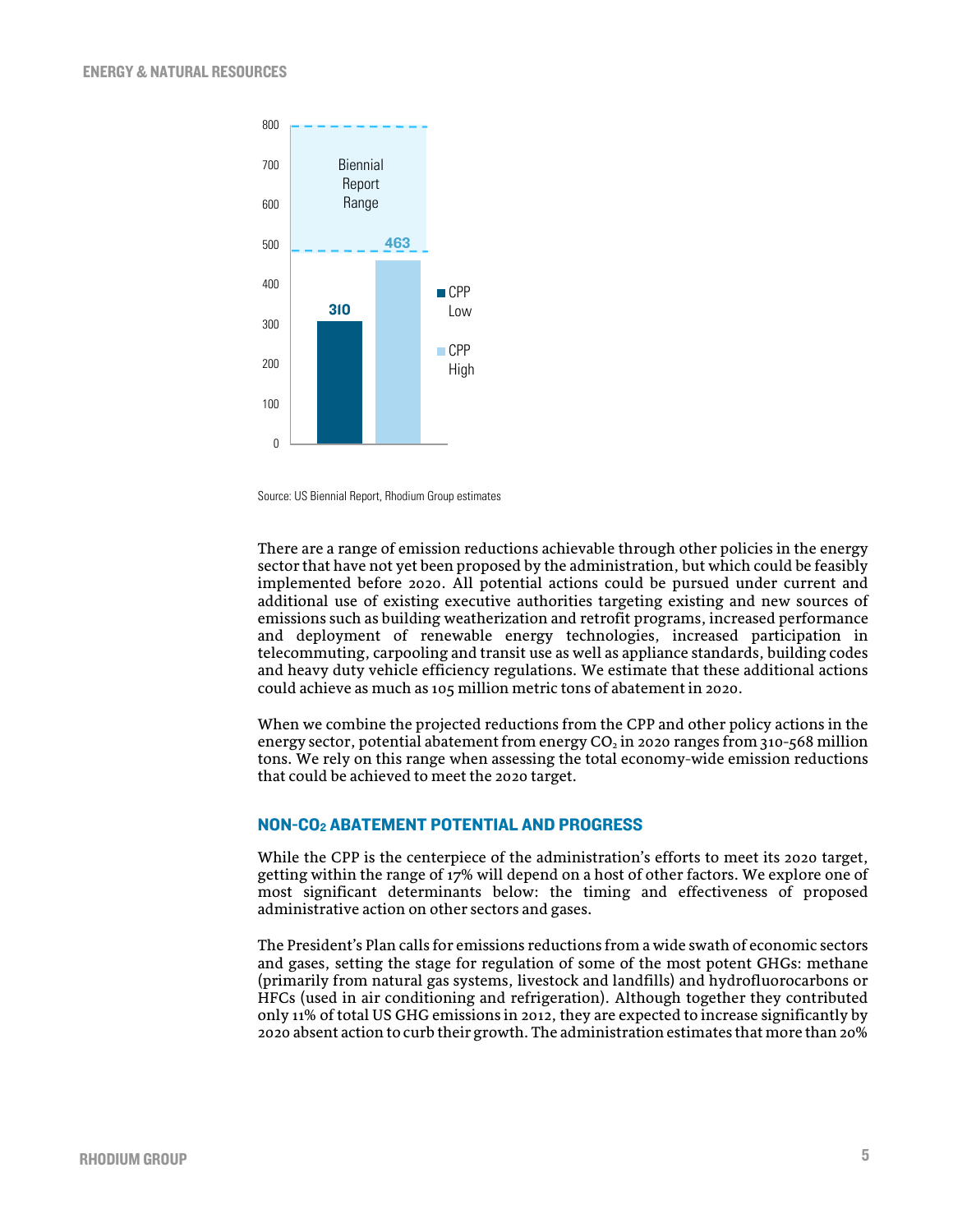of expected abatement in 2020 will come from these non-carbon sources.[2](#page-5-0) Below, we assess progress since the June 2013 announcement, reflected by recent emissions trends and developments in implementation of the administration's proposals.

#### **Methane**

After CO<sub>2</sub>, methane (CH<sub>4</sub>) is the second largest contributor to US emissions, with around nine percent of total GHGs in 2012. Resulting primarily from leaks in natural gas systems, livestock production, and decomposition of wastes in landfills, methane is an extremely potent GHG, roughly 25 times as climate-forcing as  $CO<sub>2</sub>$ . Though methane emissions have decreased by about one percent since 2005, primarily as a result of decreased emissions from field production of natural gas, projections show that absent further efforts methane emissions will grow an additional five percent by 2020.

To manage this expected growth in emissions, the Plan tasks the agencies with development of a comprehensive methane strategy to assess emissions data, address data gaps, identify technologies and best practices for reducing emissions, and identify existing authorities and incentive-based opportunities to reduce emissions. Th[e methane](http://www.whitehouse.gov/sites/default/files/strategy_to_reduce_methane_emissions_2014-03-28_final.pdf)  [strategy,](http://www.whitehouse.gov/sites/default/files/strategy_to_reduce_methane_emissions_2014-03-28_final.pdf) released in March 2014, targets a number of key sources - landfills, coal mines, agriculture, and oil & gas – and lays out a variety of possible tools ranging from enhanced voluntary efforts to regulation.

In its 2013 Biennial Report, released before completion of the methane strategy, the administration estimated that methane abatement could contribute 25-90 million tons of  $CO<sub>2</sub>e$  in 2020 (see Figure 3). At this point it is difficult to assess whether the strategy can deliver those tons in time. There are several sources of uncertainty. The first is whether the administration decides to pursue regulatory action or rely instead on voluntary programs. This will matter most in the case of methane emissions from the oil and gas sector. By the fall of 2014, EPA must determine whether to pursue further regulation of methane from this sector, with finalization of any regulations by the end of 2016.

The second uncertainty is the timing. Given the extended timeframes of the administration's regulatory process, in order to deliver the necessary tons by 2020 (less than six years from now), new or updated regulations will need to be finalized in the next year or two. Of the five possible new regulations proposed in the strategy, only one (updated [new source performance standards](http://www.epa.gov/ttn/caaa/t3/fr_notices/landfills060831.pdf) for landfills) has been officially proposed. The other potential methane regulations (i.e., for coal mines on public lands, oil & gas, and venting and flaring from oil & gas production on public lands) are still in the inputgathering phase as of September 2014.

Finally, determining the potential for methane abatement in 2020 under the administration's strategy is complicated further by the inherent difficulty in assessing the effectiveness of expanding ongoing voluntary efforts - including public-private partnerships with the dairy industry, coal producers, landfill operators, and EPA's Natural Gas STAR program. The administration has not tried to quantify the potential reductions from these programs.

.

<span id="page-5-0"></span> $2$  To compare CO<sub>2</sub> and non-CO<sub>2</sub> gases in its GHG Inventory, EPA uses Global Warming Potential (GWP) values from the IPCC 2<sup>nd</sup> Assessment Report (SAR). Starting in 2015, EPA will use GWP values from the 4<sup>th</sup> Assessment (AR4) in both in the GHG Inventory and in accounting for progress toward the 2020 target.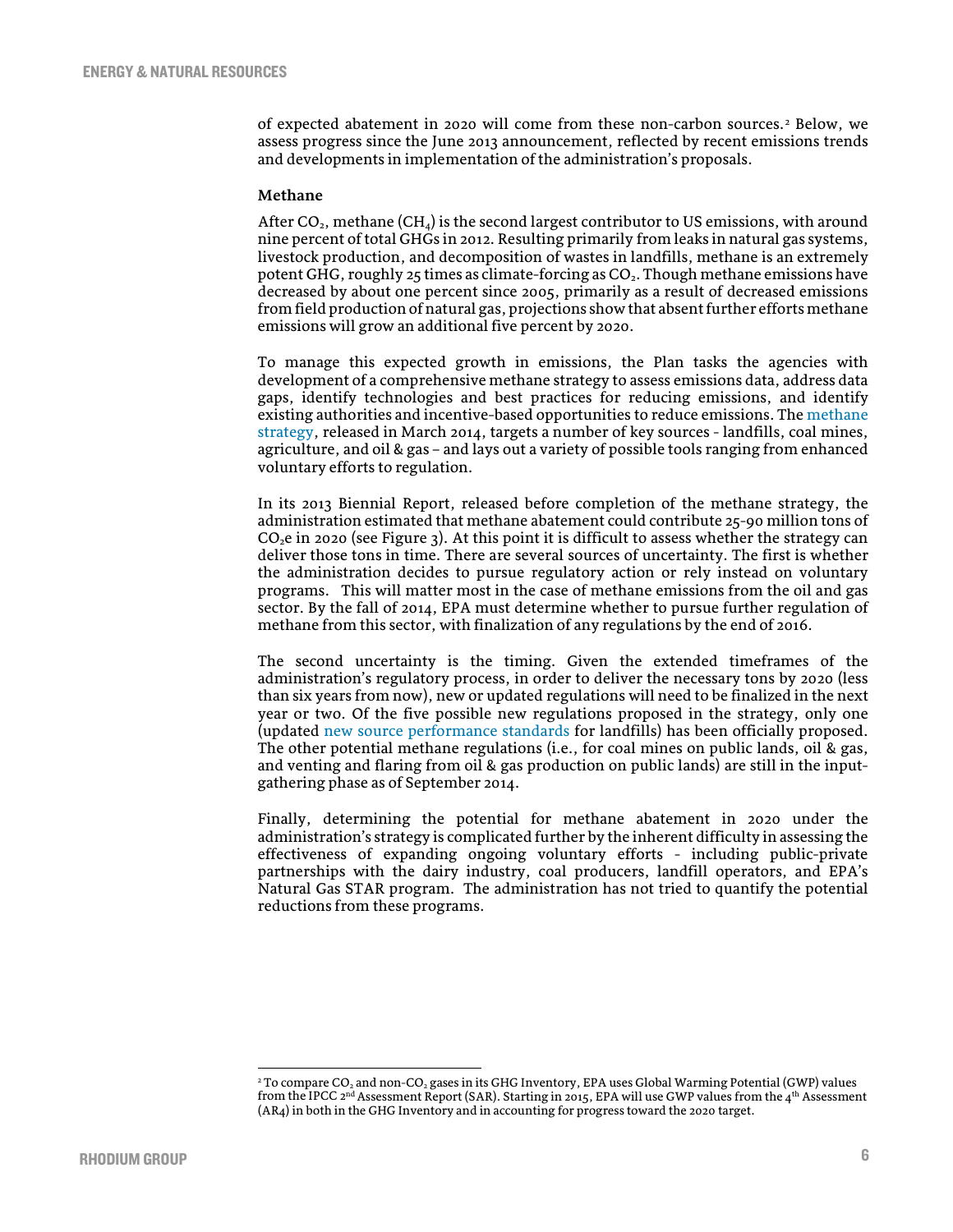

#### Figure 3: Projected methane abatement

#### **HFCs**

.

Another key aim of the President's Climate Action Plan is cutting emissions of one of the most potent greenhouse gases: hydrofluorocarbons (HFCs). Phased in over the past decade as a substitute for ozone-depleting substances used in air conditioning and refrigeration, US emissions of HFCs have grown substantially. Emissions are expected to increase more than 30% from today's levels by 2020 and 50% by 2030 absent abatement efforts.

To stem the growth of HFCs, the administration plans to use its existing authority to limit the use of the most harmful HFCs in certain applications and expand the list of available alternatives through EPA's Significant New Alternatives Policy Program (SNAP). To expand the list of available alternatives and bring down costs of compliance for industry, the administration is also focused on encouraging private sector investment in alternative technologies, including through government procurement of low-GHG alternatives. By far, the most effective approach for expanding alternative technologies and driving down costs would be for a global phasedown of HFC production and consumption, as the US has proposed under the Montreal Protocol.

In its Biennial Report the administration estimated that a combination of domestic and international progress on HFC abatement could deliver 100-135 million tons of  $CO<sub>2</sub>e$  in 2020 (see Figure 4). The high end of that range was based on analysis conducted by EPA of a [2012 US proposal](http://www.epa.gov/ozone/downloads/Benefits%20of%20Addressing%20HFCs%20Under%20the%20Montreal%20Protocol,%20June%202012.pdf) for a global phasedown commitment under the Montreal Protocol. After failure of the international community to agree in 2013, the US submitted a revised [2014 proposal,](http://www.epa.gov/ozone/downloads/HFC_Amendment_2014_Summary.pdf) setting back the phasedown timeline several years, and reducing the required abatement from the US in the 2020 timeframe to around 90 million tons of

<span id="page-6-0"></span><sup>3</sup> EPA estimates that as a result of the proposed rules, controls will be installed on three additional units in 2020 and 2023 as compared to the baseline for those years without the new standard. EPA estimates the result of three additional installed landfill controls will be a reduction of 2.4 MMTCO2e in 2023. We assume that the installation of controls on three additional units in 2020 will provide the same level of abatement (2.4 MMTCO<sub>2e</sub>)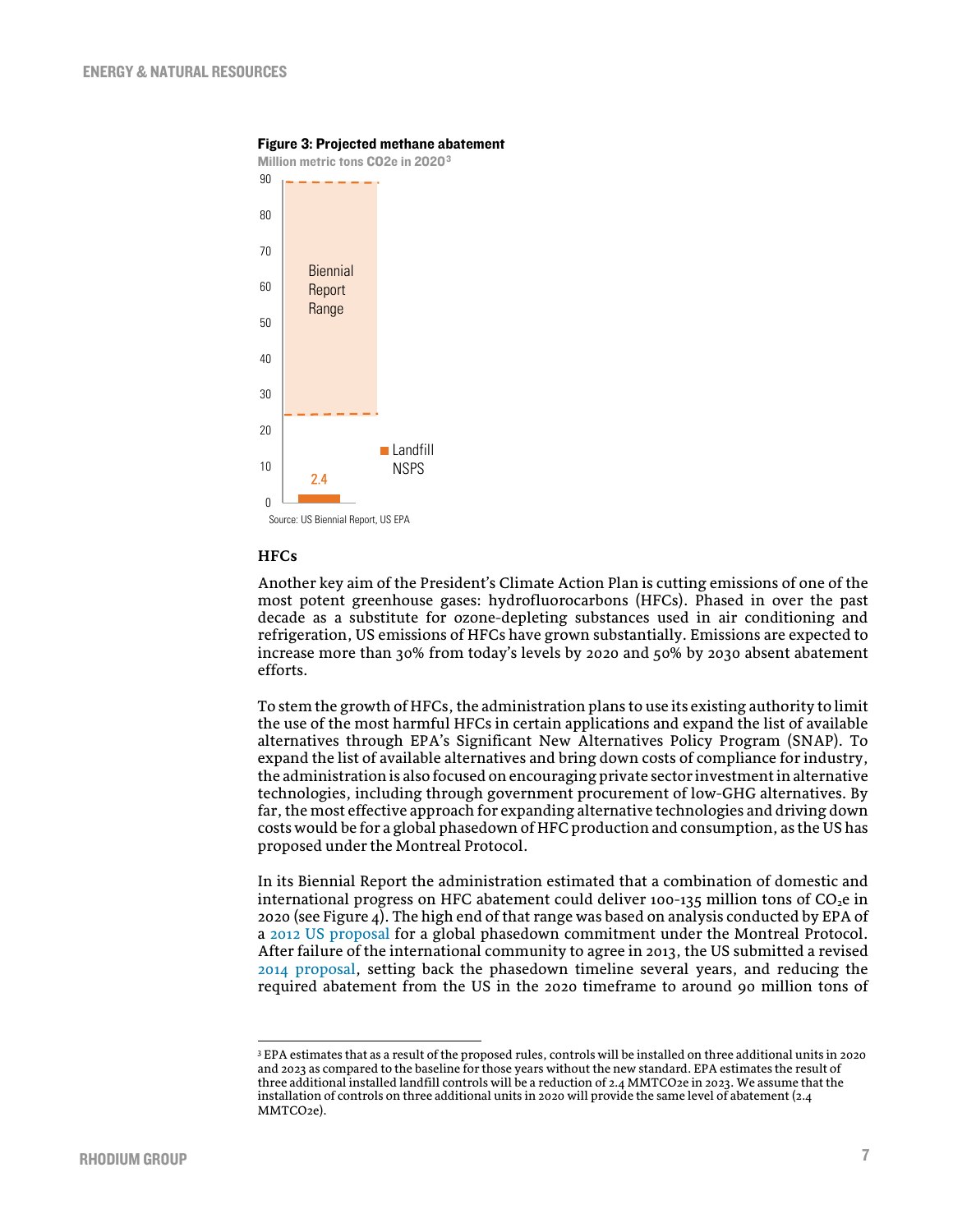$CO<sub>2</sub>e<sub>4</sub>$  $CO<sub>2</sub>e<sub>4</sub>$  $CO<sub>2</sub>e<sub>4</sub>$  Despite its more lenient requirements, significant opposition remains among a handful of countries, most notably India, making the prospects for adoption of an amendment this year slim.

Without the additional authority an international treaty would provide, EPA may still use its existing authority under SNAP to reduce HFCs, though reductions will likely be more modest. In July 2014 EPA released [a notice of proposed rulemaking](http://www.gpo.gov/fdsys/pkg/FR-2014-08-06/pdf/2014-18494.pdf) that would restrict the use of certain HFCs in various end-uses in the aerosols, refrigeration, air conditioning, and foam blowing sectors where lower-GHG substitutes are available. EPA estimates that, as proposed, the rule could reduce HFC emissions by  $32-41$  million tons of CO<sub>2</sub>e in 2020. On September 16, 2014 the administration joined with 22 industry groups and companies to announce a set of private sector commitments to reduce the production and use of HFCs and accelerate the development of alternatives. The administration also announced that it was directing federal agencies to purchase alternatives to HFCs whenever possible for use in federal facilities, to work with industry to improve practices that reduce HFC emissions, and to fund Energy Department research into HFC alternative technologies. The administration estimates that these new commitments would reduce cumulative global consumption of these greenhouse gases by the equivalent of  $700$  MT of  $CO<sub>2</sub>e$ through 2025. The total abatement potential in the US in 2020 are difficult to assess, however.

#### Figure 4: Projected HFC Abatement



Source: US Biennial Report, US EPA

.

## PUTTING IT ALL TOGETHER

In assessing the economy-wide impacts, there could be an infinite combination of high and low abatement outcomes from each of the gases and sectors discussed above. Here we

<span id="page-7-0"></span> $4$  This HFC emissions value is approximated by the authors from the 2014 US Montreal Protocol Amendment [proposal,](http://www.epa.gov/ozone/downloads/HFC_Amendment_2014_Summary.pdf) which would require the US to reduce annual production and consumption of HFCs by 10% from average 2008-2010 levels starting in 2018.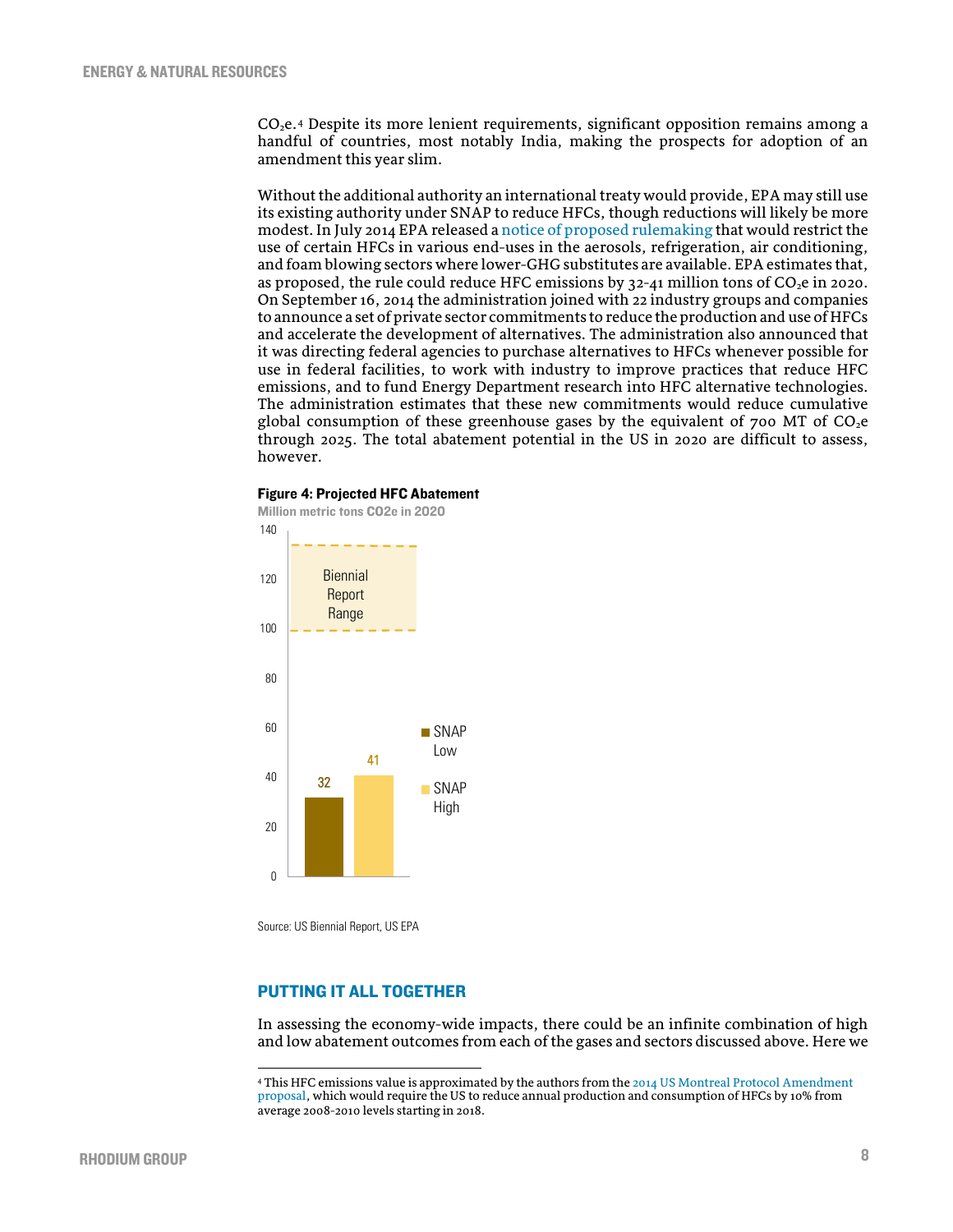consider two economy-wide abatement scenarios that bound the range of potential outcomes. The "low abatement scenario" combines our low-end assessment of abatement achievable from the CPP and the low-end of the administration's projections for methane, and HFCs. In the "high abatement scenario," we combine high CPP and energy sector  $CO<sub>2</sub>$ abatement with the high-end of the administration's projections for methane and HFCs. For both high and low scenarios, we assume the administration's high sequestration scenario for forests and land. Taken together, the low abatement scenario delivers abatement of 435 million tons of  $CO<sub>2</sub>e$  in 2020, or 12.4% below 2005 levels (Figure 5). The high abatement scenario delivers 793 million tons of CO<sub>2</sub>e, or about 18.1% below 2005 levels (Figure 6).





Net emissions, million metric tons CO2e

Source: US Biennial Report, Rhodium Group estimates

#### Figure 6: Emissions reductions achieved in 2020 from high abatement scenario

Net emissions, million metric tons CO2e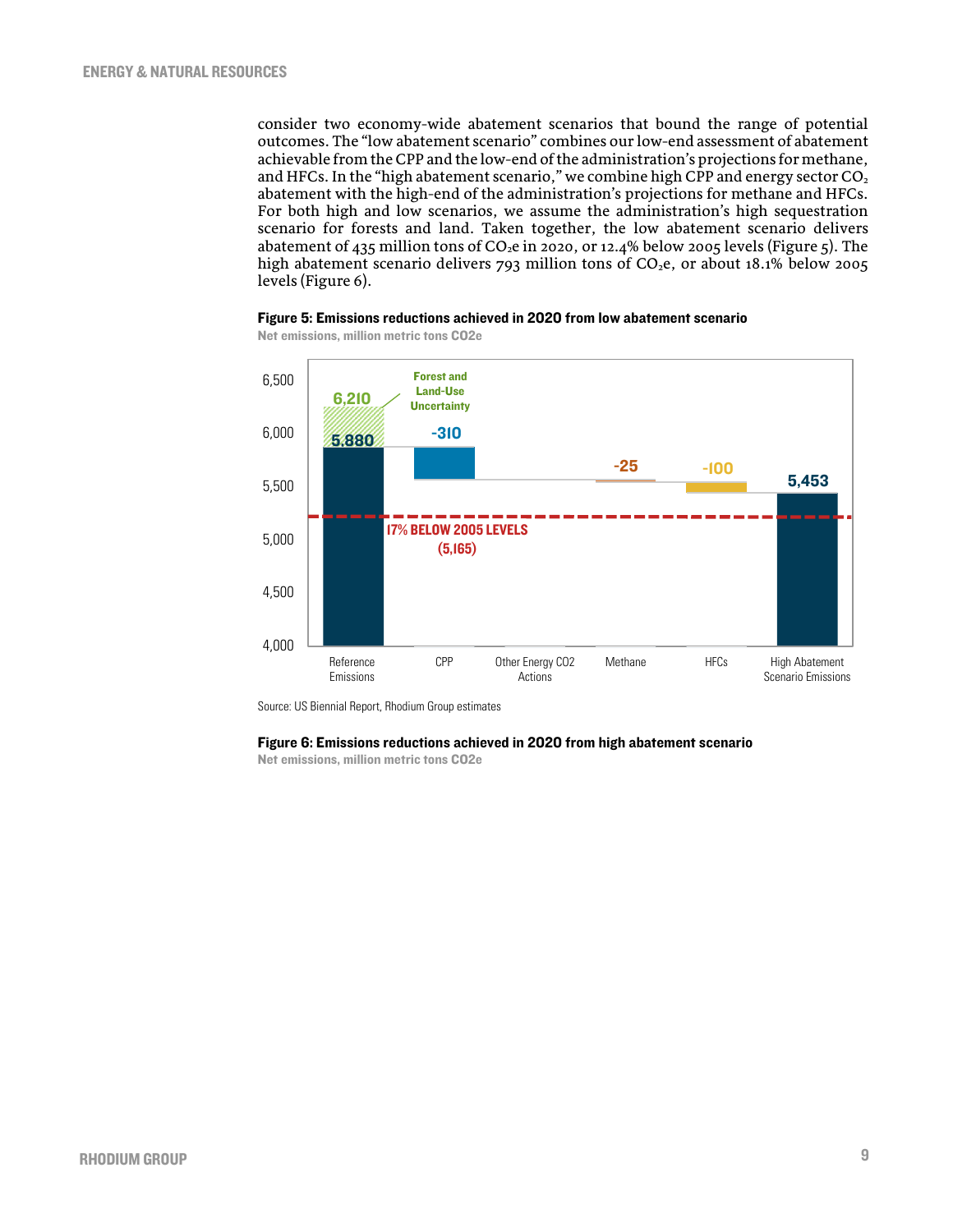

Source: US Biennial Report, Rhodium Group estimates

How much of a difference does the design and implementation of the CPP make in terms of reaching the US target in 2020? Even if the administration meets its most ambitious projections for abatement from methane and HFCs, and with an optimistic land use and forests outcomes in 2020, achievement of the low-end of projected CPP abatement – whether due to its original design or ultimate implementation – means the US will not meet its target (see Figure 7). Based on our analysis, without ambitious implementation of the CPP, the US will fall just over 80 MMTCO2e short of the 2020 target. Given that we assume high abatement action in all other areas, it's hard to envision a pathway to make up this shortfall through even greater action outside the power sector.



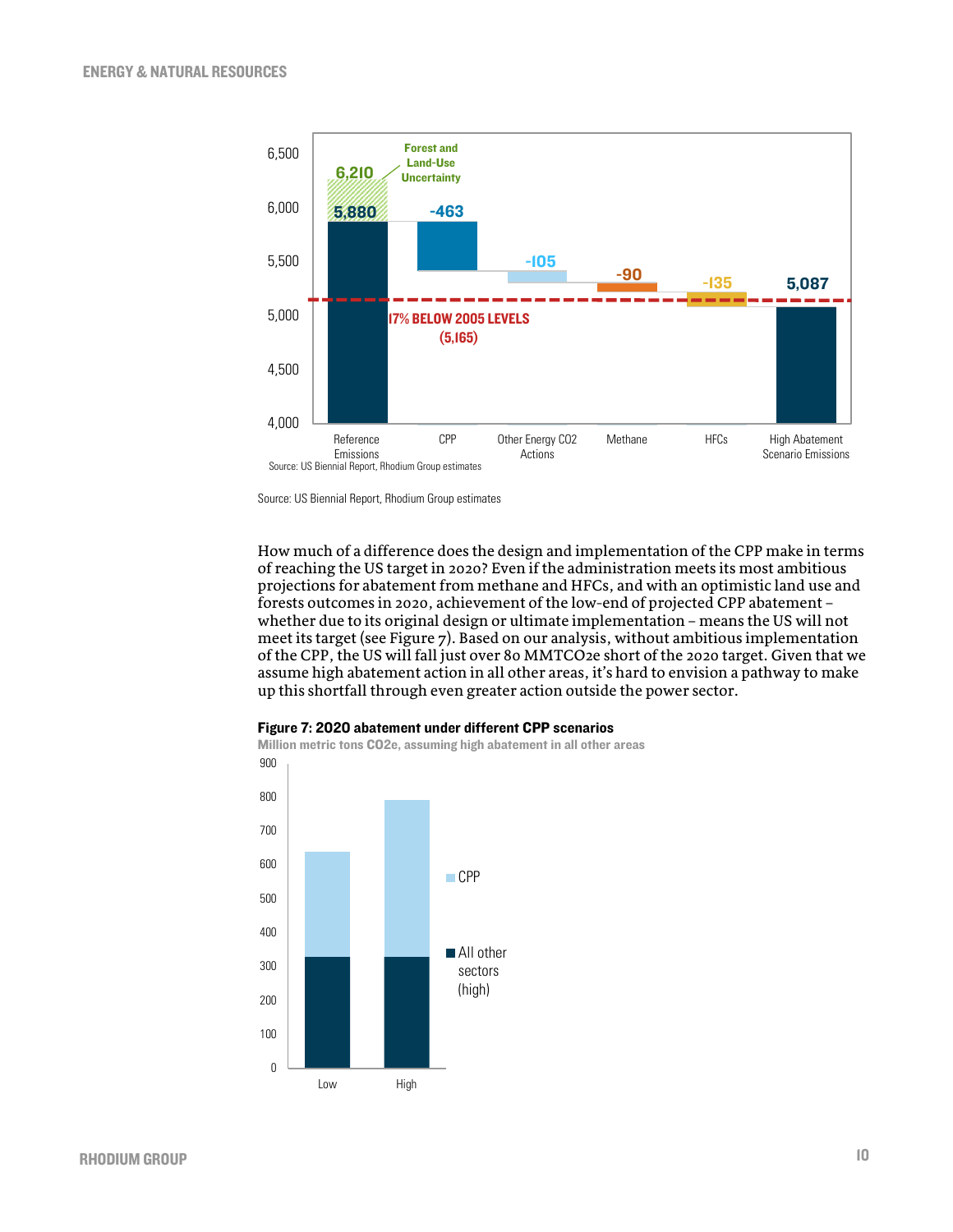Source: US Biennial Report, Rhodium Group estimates

### **CONCLUSIONS**

With just one year after the President's announcement of the Climate Action Plan, and with six years to go until the final reckoning in 2020, we have sufficient information to make a reasonable assessment of prospects for meeting the US 2020 goal. Despite uncertainty surrounding the timing and nature of implementation of the proposed standards and policies announced to date, those policies make up a significant portion of the Plan's proposed abatement activities. We expect more announcements from the administration in the coming months and years, but seeing meaningful abatement in the 2020 timeframe will require decisions in the next year or two.

**The 2020 target is unreachable without CPP.** Emission reductions from the CPP represent nearly 60% of the total emission reductions in both our low and high reduction estimates. There is no conceivable combination of currently proposed or planned policy actions that meets the target that does not include significant reductions from the CPP in 2020.

**CPP design and implementation decisions matter.** If for any reason expected emission reductions from the CPP decline, even if by a little, it will be difficult to see a pathway toward meeting the US 2020 goal. Implementation decisions by states will also play a major role. Whether states decide to credit EE savings that come from federal actions (such as appliance standards) in their state plan as well as other EE related decisions will matter. The timing of implementation and the initial targets states set in their plans will also influence the amount of emissions reductions that may be achieved in 2020 under the CPP.

**CO2 reductions are only two-thirds of the story.** While not as significant on a policy-bypolicy basis as the CPP, full implementation of the package of regulatory and voluntary actions included in the President's Plan to control methane and HFCs will be critical to achieving the 2020 target. Announcements by the administration in the coming months will provide more insight on whether the proposed steps will be sufficient to achieve the projected abatement. Little time remains, however, for additional regulatory action to deliver any results in the 2020 timeframe.

**Sequestration from forests and land use is the wild card.** Unlike other sectors of the economy that contribute to US GHG emission totals, the scope and diversity of drivers affecting forests and land use make it considerably more difficult to predict and control outcomes in this sector through federal policy. If 2020 turns out to be a bad year for US forests – whether due to wildfires, conversion to agriculture or urban landscapes - it could potentially negate reductions achieved from implementation of the CPP and other major administration policies. We may not know either way until the EPA inventory of 2020 emissions is complete.

#### DISCLOSURE APPENDIX

This material was produced by Rhodium Group LLC for use by the recipient only. No part of the content may be copied, photocopied or duplicated in any form by any means or redistributed without the prior written consent of Rhodium Group.

Rhodium Group is a specialized research firm that analyzes disruptive global trends. Our publications are intended to provide clients with general background research on important global developments and a framework for making informed decisions. Our research is based on current public information that we consider reliable, but we do not represent it as accurate or complete.